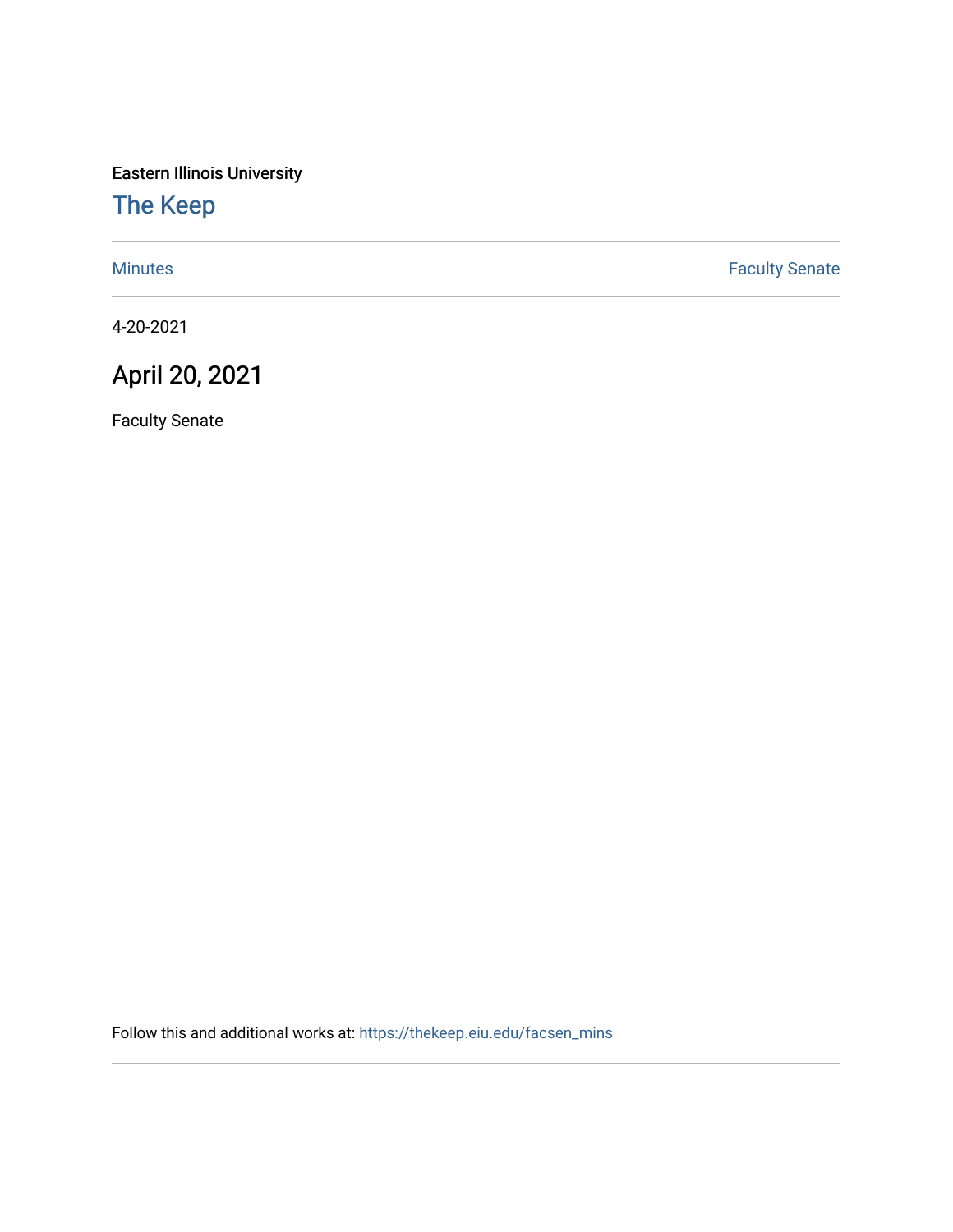

*the minutes summarize the proceeding, and do not constitute a verbatim transcript*

I. Call to Order

- Chair of Faculty Senate, Don Holly, called the meeting to order at 2:03 pm
- Senators in attendance: Abebe, Bruns, Chahyadi, Davis, Holly, Hugo, Kozlowski, Mulvey, Porter, Richards (Student Senator), Scher, Shaw, Stowell, and White (Absent: Parrish).
- Guests: J. Gatrell (Provost). Sue Gosse and Andrew Kerins (CHHS). John Bickford, Melinda Mueller, and Zachary Newell (Think Tank Committee). Adam Tumino (DEN).

II. Approval of Minutes.

• Motion (Mulvey/Scher) Approved—11 Yes votes. Porter and Shaw Abstain. Parrish Absent. (Roll call vote taken)

III. Abridged Committee Reports

- Executive
	- $\circ$  Holly: No Report. Executive Committee will meet May 3<sup>rd</sup> @ 3pm. At this time Chair Holly will ask the President to set up a university committee for work on the Indigenous Land Statement.
- Elections & Nominations
	- o Stowell: No Report
- Student Senate
	- o Richards: Final Student Senate Meeting of the Academic Year 04/21/2021. Student Government Election results will be announced at this meeting.
- Student & Staff Relations
	- o Scher: No Report
- Faculty Forum
	- o Abebe: No Report
- Awards
	- o Hugo: No Report

## IV. Business

- Provost's Report (Gatrell)
	- o Thank you to everyone for your work this year on Faculty Senate. Faculty feedback and sharing experiences has been especially important this year.
		- o A CR/NCR proposal has been brought forward by a Student Organization and will be discussed this Thursday (April  $22<sup>nd</sup>$ ) by CAA.
	- o Commencement: If you are fully vaccinated, show your proof of vaccination card and a photo ID you do not need a ticket for graduation.
	- o A planning meeting with associate deans will take place in Mid-May to plan for the mechanics of face-to-face classes and classroom spaces for Fall 2021. This planning will be done according to IBHE recommendations and guidelines.
	- o Thank you to Don Holly for his service as Faculty Senate Chair this year and to the entire Executive Committee (Katie and Jeff) for their service as well.
- Chair Report (Holly)